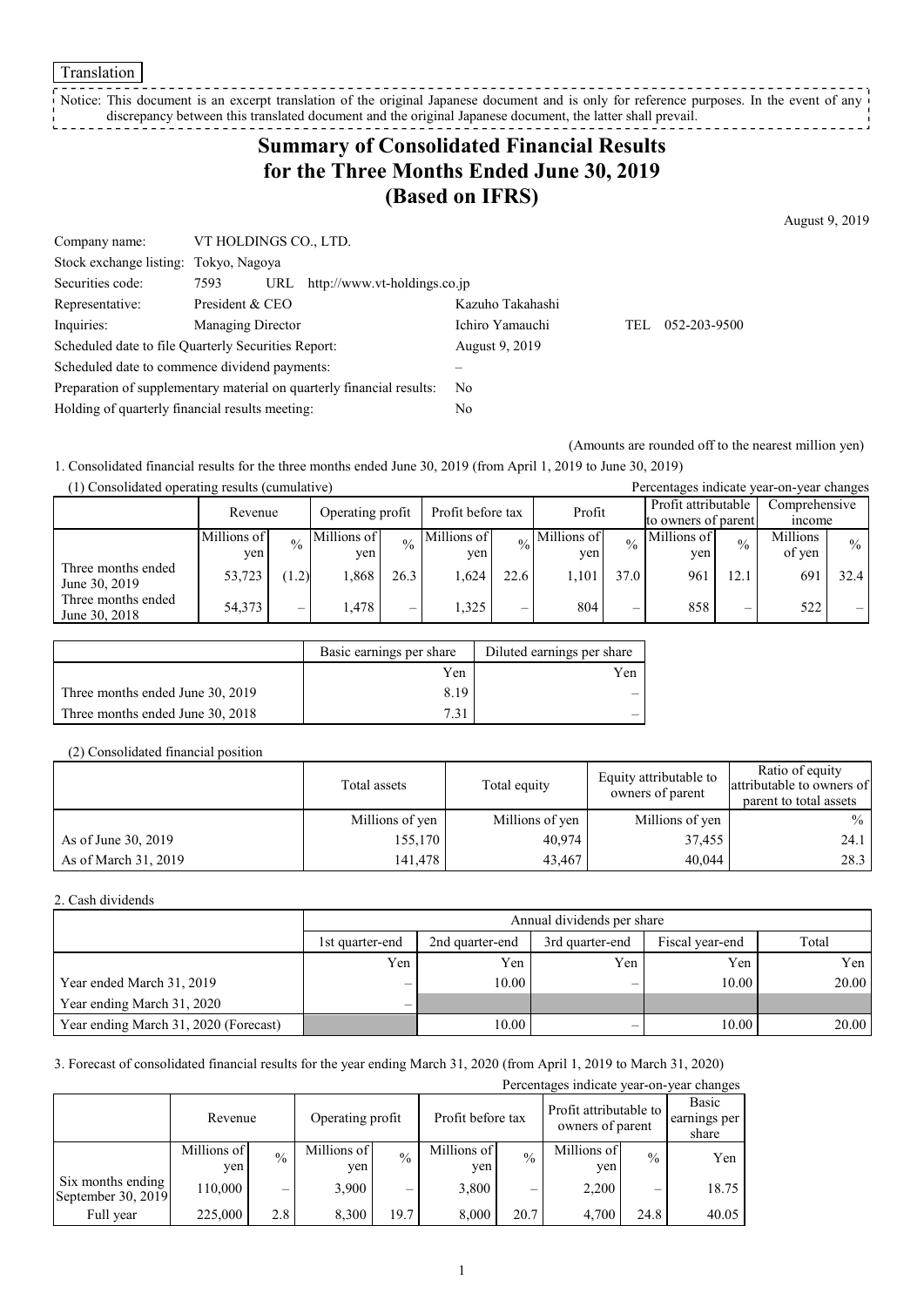#### 4. Notes

- (1) Changes in significant subsidiaries during the three months ended June 30, 2019 (changes in specified subsidiaries resulting in the change in scope of consolidation): –
- (2) Changes in accounting policies and changes in accounting estimates

Changes in accounting policies required by IFRS: –

Changes in accounting policies due to other reasons: – Changes in accounting estimates: –

(3) Number of issued shares (ordinary shares)

Total number of issued shares at end of period (including treasury shares)

| As of June 30, 2019                                                                       |  |  | 119,381,034 shares   As of March 31, 2019             |  | 119,381,034 shares |  |  |
|-------------------------------------------------------------------------------------------|--|--|-------------------------------------------------------|--|--------------------|--|--|
| Number of treasury shares at end of period                                                |  |  |                                                       |  |                    |  |  |
| As of June 30, 2019                                                                       |  |  | 2,026,580 shares   As of March 31, 2019               |  | 2,026,580 shares   |  |  |
| Average number of shares during period (cumulative from the beginning of the fiscal year) |  |  |                                                       |  |                    |  |  |
| Three months ended June 30, 2019                                                          |  |  | $117,354,454$ shares Three months ended June 30, 2018 |  | 117,354,456 shares |  |  |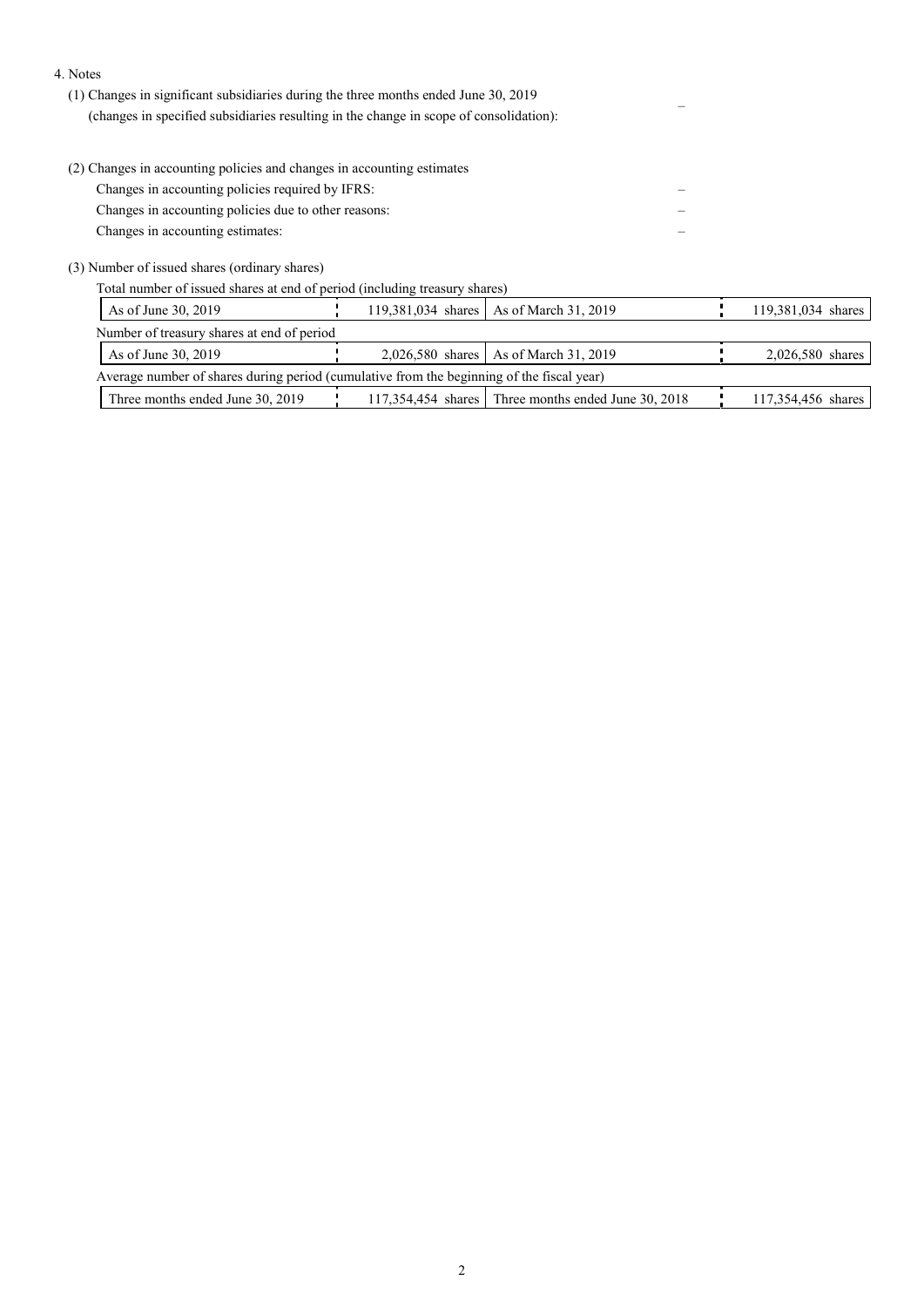# **Condensed quarterly consolidated financial statements**

|                                               | As of March 31, 2019 | As of June 30, 2019 |
|-----------------------------------------------|----------------------|---------------------|
|                                               | Millions of yen      | Millions of yen     |
| Assets                                        |                      |                     |
| Current assets                                |                      |                     |
| Cash and cash equivalents                     | 7,514                | 10,758              |
| Trade and other receivables                   | 19,381               | 18,794              |
| Other financial assets                        | 235                  | 4                   |
| Inventories                                   | 36,686               | 33,847              |
| Other current assets                          | 3,525                | 4,759               |
| Total current assets                          | 67,341               | 68,162              |
| Non-current assets                            |                      |                     |
| Property, plant and equipment                 | 41,536               | 54,340              |
| Goodwill                                      | 12,554               | 12,459              |
| Intangible assets                             | 513                  | 511                 |
| Investment property                           | 7,127                | 7,197               |
| Investments accounted for using equity method | 4,053                | 4,054               |
| Other financial assets                        | 7,381                | 7,165               |
| Deferred tax assets                           | 827                  | 1,150               |
| Other non-current assets                      | 144                  | 131                 |
| Total non-current assets                      | 74,137               | 87,008              |
| Total assets                                  | 141,478              | 155,170             |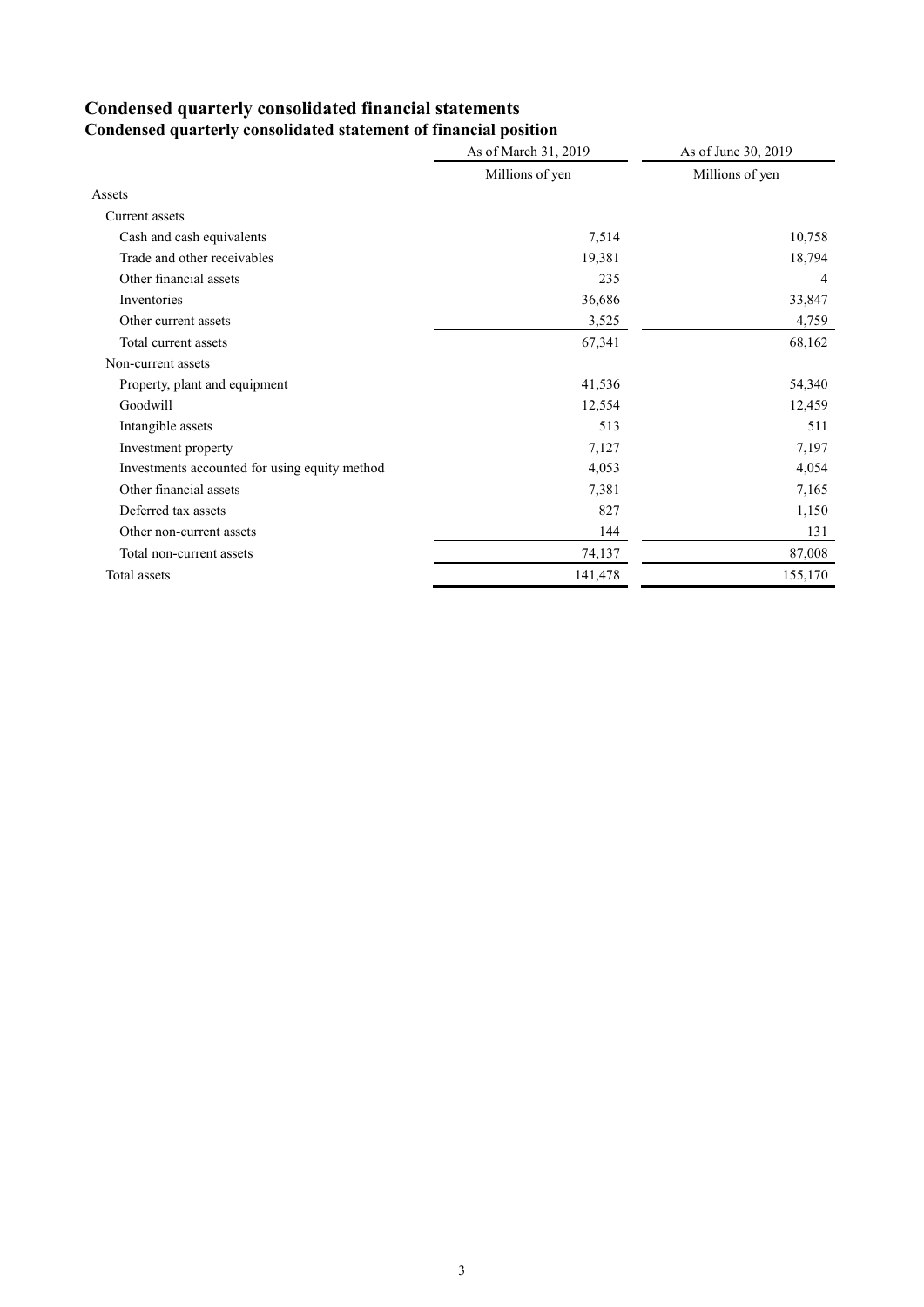|                                               | As of March 31, 2019 | As of June 30, 2019 |
|-----------------------------------------------|----------------------|---------------------|
|                                               | Millions of yen      | Millions of yen     |
| Liabilities and equity                        |                      |                     |
| Liabilities                                   |                      |                     |
| Current liabilities                           |                      |                     |
| Bonds and borrowings                          | 17,711               | 26,756              |
| Trade and other payables                      | 45,356               | 39,166              |
| Other financial liabilities                   | 3,607                | 5,610               |
| Income taxes payable                          | 937                  | 560                 |
| Contract liabilities                          | 8,694                | 7,358               |
| Other current liabilities                     | 2,378                | 2,348               |
| Total current liabilities                     | 78,683               | 81,798              |
| Non-current liabilities                       |                      |                     |
| Bonds and borrowings                          | 10,321               | 10,564              |
| Other financial liabilities                   | 5,213                | 18,063              |
| Provisions                                    | 458                  | 459                 |
| Deferred tax liabilities                      | 1,876                | 1,808               |
| Other non-current liabilities                 | 1,461                | 1,504               |
| Total non-current liabilities                 | 19,328               | 32,399              |
| Total liabilities                             | 98,011               | 114,197             |
| Equity                                        |                      |                     |
| Share capital                                 | 4,297                | 4,297               |
| Capital surplus                               | 2,843                | 2,845               |
| Treasury shares                               | (272)                | (272)               |
| Other components of equity                    | 330                  | 40                  |
| Retained earnings                             | 32,846               | 30,545              |
| Total equity attributable to owners of parent | 40,044               | 37,455              |
| Non-controlling interests                     | 3,423                | 3,519               |
| Total equity                                  | 43,467               | 40,974              |
| Total liabilities and equity                  | 141,478              | 155,170             |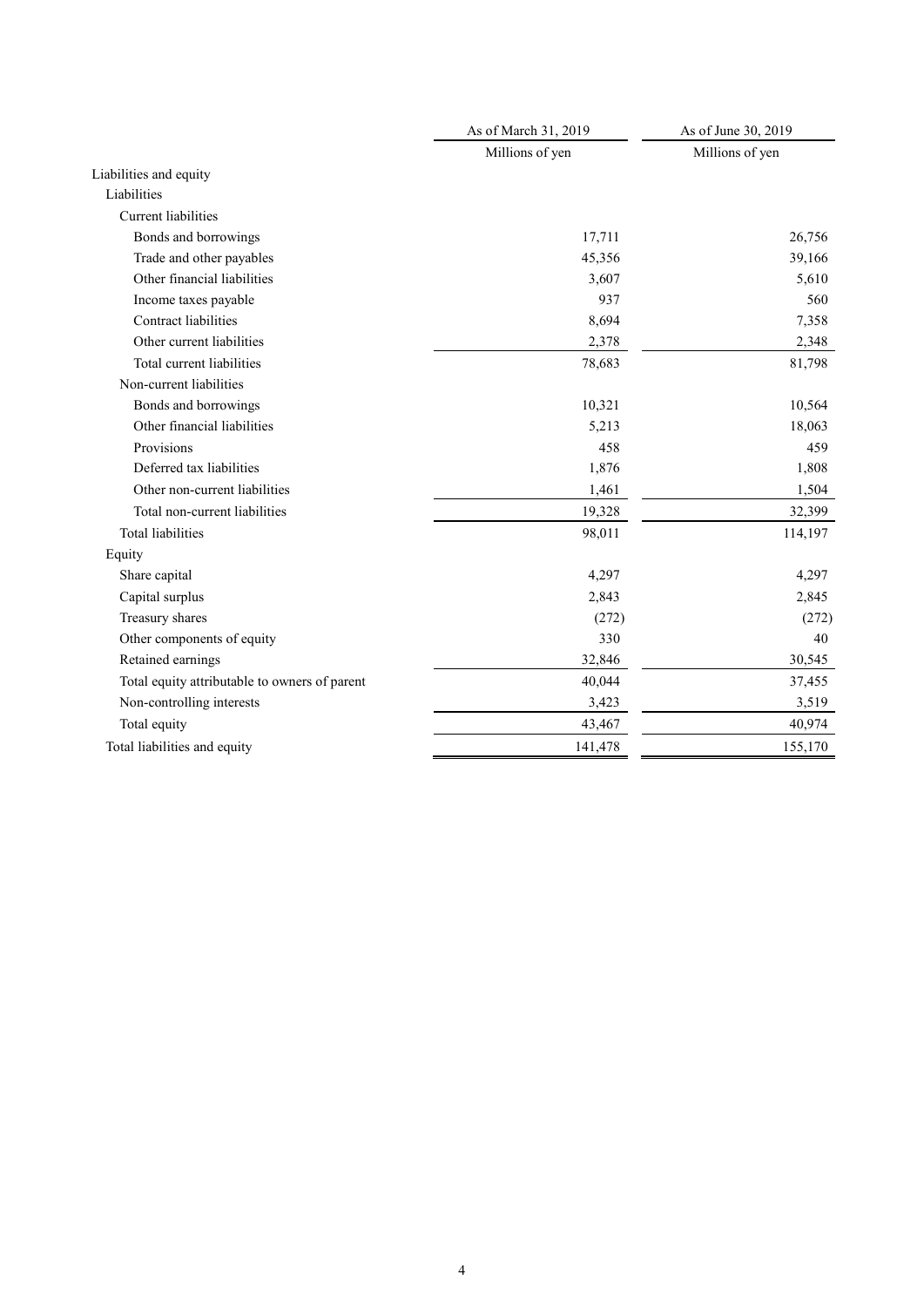## **Condensed quarterly consolidated statements of income and condensed quarterly consolidated statements of comprehensive income**

**Condensed quarterly consolidated statements of income**

|                                                                     | Three months ended | Three months ended |
|---------------------------------------------------------------------|--------------------|--------------------|
|                                                                     | June 30, 2018      | June 30, 2019      |
|                                                                     | Millions of yen    | Millions of yen    |
| Revenue                                                             | 54,373             | 53,723             |
| Cost of sales                                                       | 46,048             | 45,206             |
| Gross profit                                                        | 8,325              | 8,517              |
| Selling, general and administrative expenses                        | 6,899              | 6,757              |
| Other income                                                        | 77                 | 134                |
| Other expenses                                                      | 24                 | 27                 |
| Operating profit                                                    | 1,478              | 1,868              |
| Finance income                                                      | 39                 | 42                 |
| Finance costs                                                       | 241                | 337                |
| Share of profit of investments accounted for using equity<br>method | 48                 | 52                 |
| Profit before tax                                                   |                    | 1,624              |
|                                                                     | 1,325              |                    |
| Income tax expense                                                  | 521                | 523                |
| Profit                                                              | 804                | 1,101              |
| Profit attributable to                                              |                    |                    |
| Owners of parent                                                    | 858                | 961                |
| Non-controlling interests                                           | (54)               | 140                |
| Profit                                                              | 804                | 1,101              |
| Earnings per share                                                  |                    |                    |
| Basic earnings per share                                            | 7.31               | 8.19               |
| Diluted earnings per share                                          |                    |                    |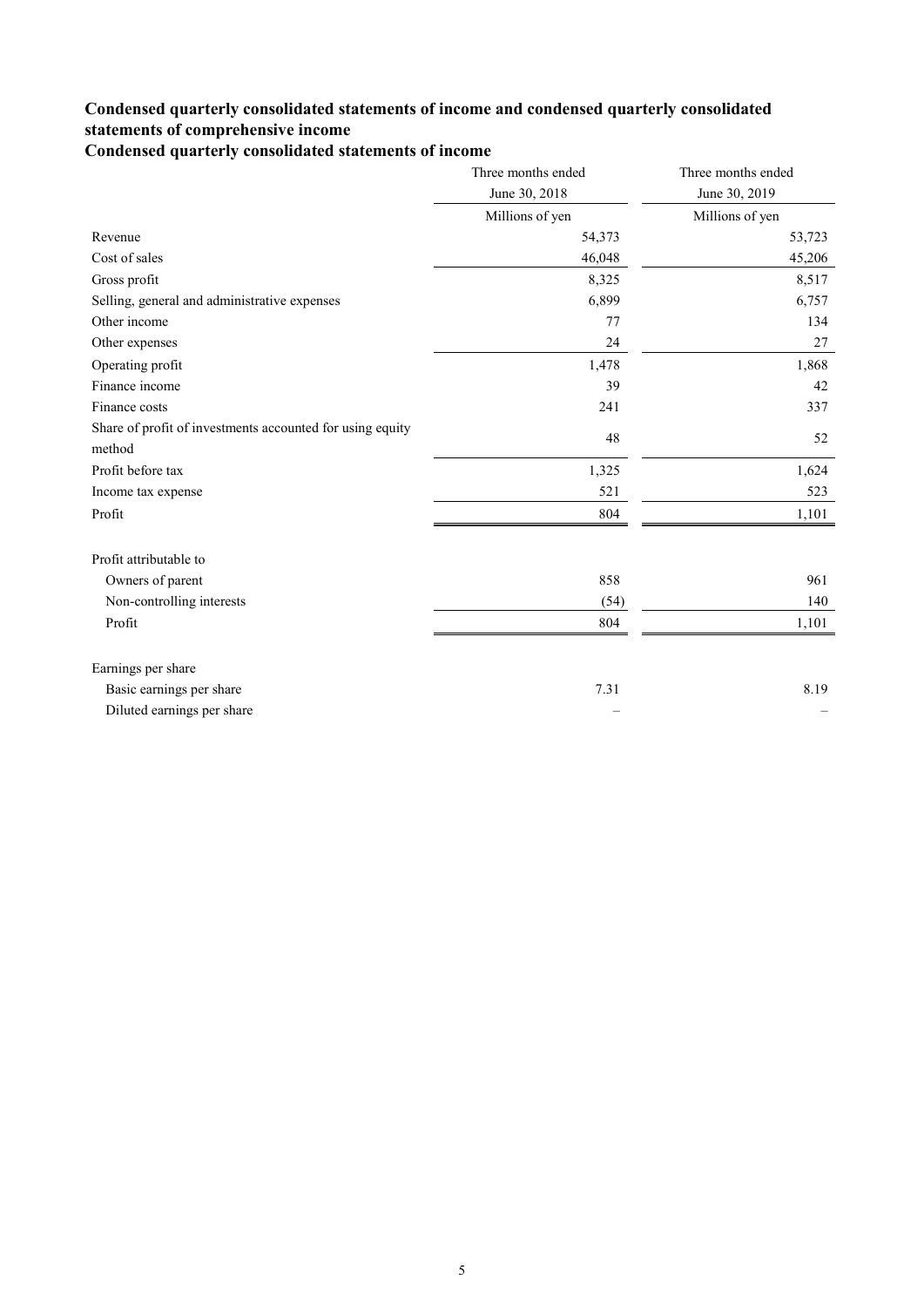# **Condensed quarterly consolidated statements of comprehensive income**

|                                                                                         | Three months ended | Three months ended |
|-----------------------------------------------------------------------------------------|--------------------|--------------------|
|                                                                                         | June 30, 2018      | June 30, 2019      |
|                                                                                         | Millions of yen    | Millions of yen    |
| Profit                                                                                  | 804                | 1,101              |
| Other comprehensive income                                                              |                    |                    |
| Items that will not be reclassified to profit or loss                                   |                    |                    |
| Net change in fair value of equity instruments                                          |                    |                    |
| designated as measured at fair value through other<br>comprehensive income              | (16)               | (118)              |
| Share of other comprehensive income of investments<br>accounted for using equity method | $\overline{2}$     | 1                  |
| Total of items that will not be reclassified to profit or<br>loss                       | (14)               | (117)              |
| Items that may be reclassified to profit or loss                                        |                    |                    |
| Exchange differences on translation of foreign<br>operations                            | (265)              | (297)              |
| Share of other comprehensive income of investments<br>accounted for using equity method | (3)                | 4                  |
| Total of items that may be reclassified to profit or loss                               | (269)              | (293)              |
| Other comprehensive income                                                              | (282)              | (410)              |
| Comprehensive income                                                                    | 522                | 691                |
| Comprehensive income attributable to                                                    |                    |                    |
| Owners of parent                                                                        | 603                | 556                |
| Non-controlling interests                                                               | (81)               | 135                |
| Comprehensive income                                                                    | 522                | 691                |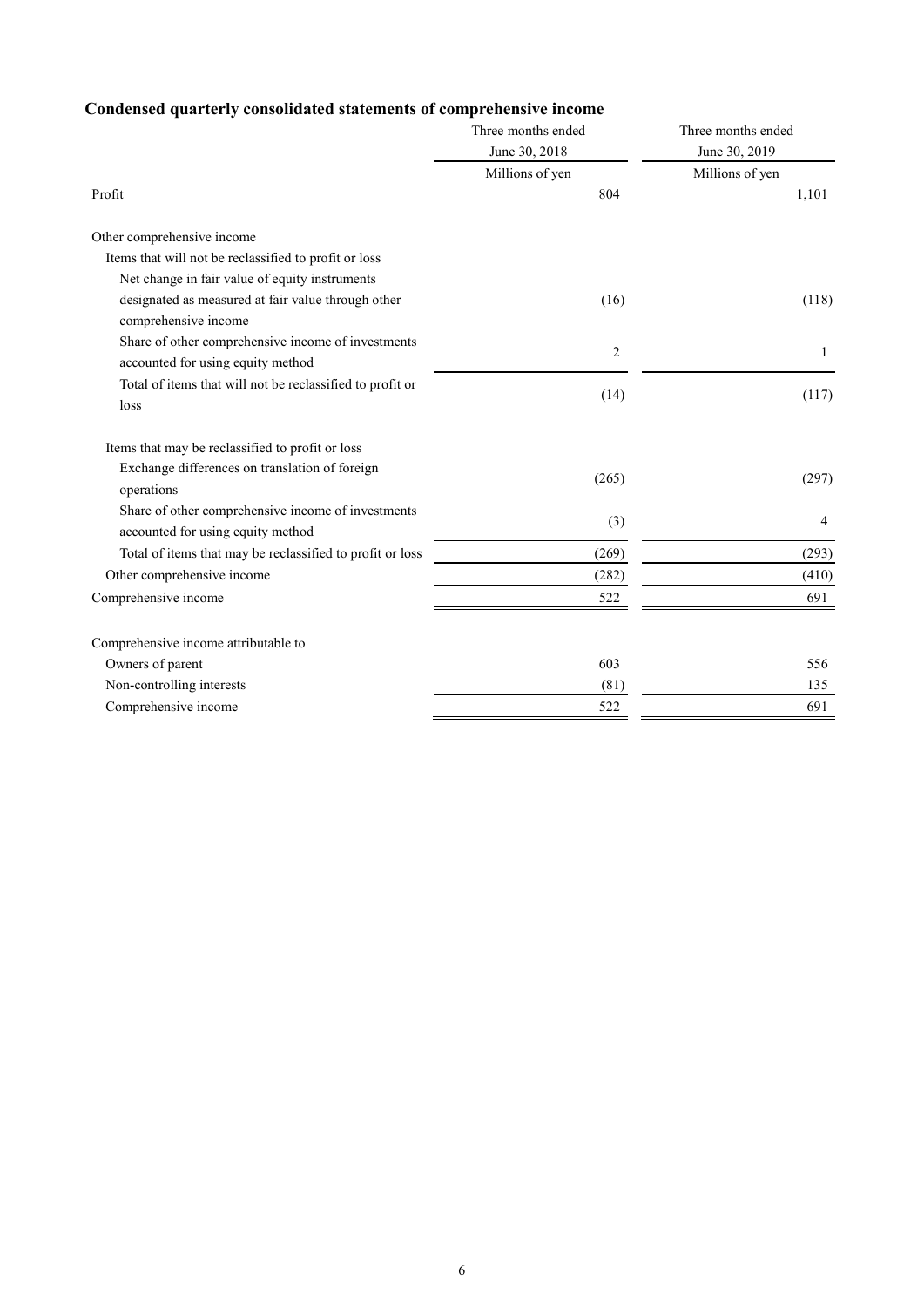# **Condensed quarterly consolidated statement of changes in equity**

| Three months ended June 30, 2018 (from April 1, 2018 to June 30, 2018) |  |
|------------------------------------------------------------------------|--|
|------------------------------------------------------------------------|--|

|                                           |               |                    | Equity attributable to owners of parent |                                                                       |                                |  |
|-------------------------------------------|---------------|--------------------|-----------------------------------------|-----------------------------------------------------------------------|--------------------------------|--|
|                                           |               |                    |                                         | Other components of equity                                            |                                |  |
|                                           | Share capital | Capital<br>surplus | Treasury<br>shares                      | Exchange<br>differences<br>on translation<br>of foreign<br>operations | Share<br>acquisition<br>rights |  |
|                                           | Millions of   | Millions of        | Millions of                             | Millions of                                                           | Millions of                    |  |
|                                           | yen           | yen                | yen                                     | yen                                                                   | yen                            |  |
| Balance at April 1, 2018                  | 4,297         | 2,841              | (272)                                   | 477                                                                   | 143                            |  |
| Profit                                    |               |                    |                                         |                                                                       |                                |  |
| Other comprehensive income                |               |                    |                                         | (240)                                                                 |                                |  |
| Comprehensive income                      |               |                    |                                         | (240)                                                                 |                                |  |
| Change in scope of<br>consolidation       |               |                    |                                         | 1                                                                     |                                |  |
| Forfeiture of share acquisition<br>rights |               | 1                  |                                         |                                                                       | (1)                            |  |
| Transfer to retained earnings             |               |                    |                                         |                                                                       |                                |  |
| Dividends                                 |               |                    |                                         |                                                                       |                                |  |
| Total transactions with owners            |               | 1                  |                                         | 1                                                                     | (1)                            |  |
| Balance at June 30, 2018                  | 4,297         | 2,842              | (272)                                   | 238                                                                   | 141                            |  |

|                                           | Equity attributable to owners of parent                                                      |                   |                      |             |                                  |             |
|-------------------------------------------|----------------------------------------------------------------------------------------------|-------------------|----------------------|-------------|----------------------------------|-------------|
|                                           | Other components of equity                                                                   |                   |                      |             |                                  |             |
|                                           | Financial<br>assets<br>measured at<br>fair value<br>through other<br>comprehensive<br>income | Total             | Retained<br>earnings | Total       | Non-<br>controlling<br>interests | Total       |
|                                           | Millions of                                                                                  | Millions of       | Millions of          | Millions of | Millions of                      | Millions of |
|                                           | yen                                                                                          | yen               | yen                  | yen         | yen                              | yen         |
| Balance at April 1, 2018                  |                                                                                              | 620               | 31,559               | 39,045      | 3,190                            | 42,235      |
| Profit                                    |                                                                                              |                   | 858                  | 858         | (54)                             | 804         |
| Other comprehensive income                | (14)                                                                                         | (254)             |                      | (254)       | (28)                             | (282)       |
| Comprehensive income                      | (14)                                                                                         | (254)             | 858                  | 603         | (81)                             | 522         |
| Change in scope of<br>consolidation       |                                                                                              | 1                 | $\,8\,$              | 9           |                                  | 9           |
| Forfeiture of share acquisition<br>rights |                                                                                              | (1)               |                      |             |                                  |             |
| Transfer to retained earnings             | 14                                                                                           | 14                | (14)                 |             |                                  |             |
| Dividends                                 |                                                                                              | $\qquad \qquad -$ | (1,056)              | (1,056)     | (17)                             | (1,073)     |
| Total transactions with owners            | 14                                                                                           | 14                | (1,063)              | (1,048)     | (17)                             | (1,064)     |
| Balance at June 30, 2018                  |                                                                                              | 379               | 31,354               | 38,601      | 3,092                            | 41,693      |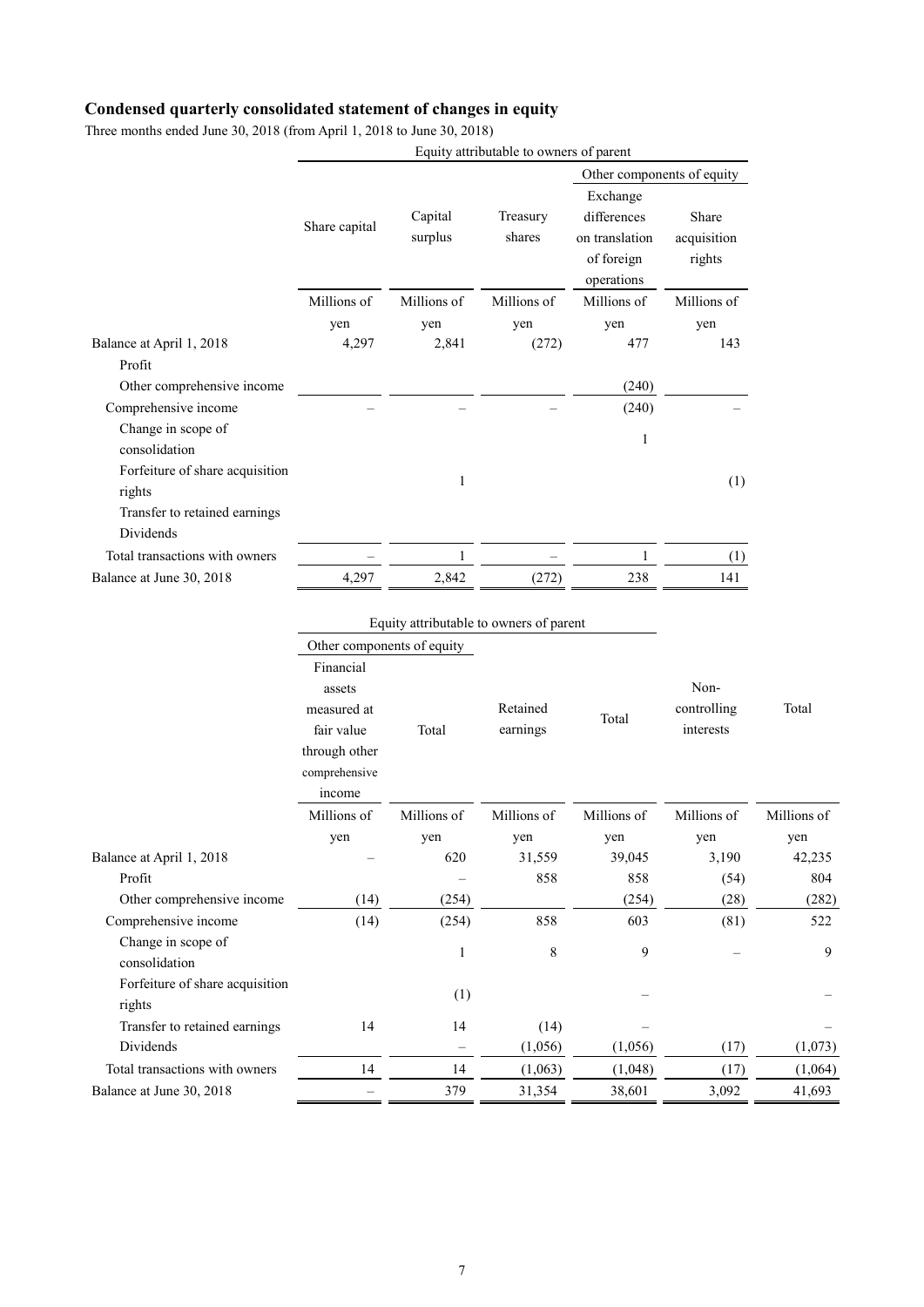|                                           | Equity attributable to owners of parent |                    |                    |                                                                       |                                |  |
|-------------------------------------------|-----------------------------------------|--------------------|--------------------|-----------------------------------------------------------------------|--------------------------------|--|
|                                           |                                         |                    |                    | Other components of equity                                            |                                |  |
|                                           | Share capital                           | Capital<br>surplus | Treasury<br>shares | Exchange<br>differences<br>on translation<br>of foreign<br>operations | Share<br>acquisition<br>rights |  |
|                                           | Millions of                             | Millions of        | Millions of        | Millions of                                                           | Millions of                    |  |
|                                           | yen                                     | yen                | yen                | yen                                                                   | yen                            |  |
| Balance at April 1, 2019                  | 4,297                                   | 2,843              | (272)              | 189                                                                   | 141                            |  |
| Accounting change                         |                                         |                    |                    |                                                                       |                                |  |
| Restated balance                          | 4,297                                   | 2,843              | (272)              | 189                                                                   | 141                            |  |
| Profit                                    |                                         |                    |                    |                                                                       |                                |  |
| Other comprehensive income                |                                         |                    |                    | (288)                                                                 |                                |  |
| Comprehensive income                      |                                         |                    |                    | (288)                                                                 |                                |  |
| Forfeiture of share acquisition<br>rights |                                         | 3                  |                    |                                                                       | (3)                            |  |
| Transfer to retained earnings             |                                         |                    |                    |                                                                       |                                |  |
| Dividends                                 |                                         |                    |                    |                                                                       |                                |  |
| Total transactions with owners            |                                         | 3                  |                    |                                                                       | (3)                            |  |
| Balance at June 30, 2019                  | 4,297                                   | 2,845              | (272)              | (99)                                                                  | 138                            |  |

#### Three months ended June 30, 2019 (from April 1, 2019 to June 30, 2019)

|                                           | Other components of equity                                                         |             |                      |             |                                  |             |
|-------------------------------------------|------------------------------------------------------------------------------------|-------------|----------------------|-------------|----------------------------------|-------------|
|                                           | Financial<br>assets<br>measured at<br>fair value<br>through other<br>comprehensive | Total       | Retained<br>earnings | Total       | Non-<br>controlling<br>interests | Total       |
|                                           | income<br>Millions of                                                              | Millions of | Millions of          | Millions of | Millions of                      |             |
|                                           |                                                                                    |             |                      |             |                                  | Millions of |
|                                           | yen                                                                                | yen         | yen                  | yen         | yen                              | yen         |
| Balance at April 1, 2019                  |                                                                                    | 330         | 32,846               | 40,044      | 3,423                            | 43,467      |
| Accounting change                         |                                                                                    |             | (1,971)              | (1,971)     | (18)                             | (1,989)     |
| <b>Restated balance</b>                   |                                                                                    | 330         | 30,875               | 38,073      | 3,405                            | 41,478      |
| Profit                                    |                                                                                    |             | 961                  | 961         | 140                              | 1,101       |
| Other comprehensive income                | (118)                                                                              | (405)       |                      | (405)       | (5)                              | (410)       |
| Comprehensive income                      | (118)                                                                              | (405)       | 961                  | 556         | 135                              | 691         |
| Forfeiture of share acquisition<br>rights |                                                                                    | (3)         |                      |             |                                  |             |
| Transfer to retained earnings             | 118                                                                                | 118         | (118)                |             |                                  |             |
| Dividends                                 |                                                                                    |             | (1,174)              | (1, 174)    | (21)                             | (1, 195)    |
| Total transactions with owners            | 118                                                                                | 115         | (1,291)              | (1, 174)    | (21)                             | (1,195)     |
| Balance at June 30, 2019                  |                                                                                    | 40          | 30,545               | 37,455      | 3,519                            | 40,974      |
|                                           |                                                                                    |             |                      |             |                                  |             |

Equity attributable to owners of parent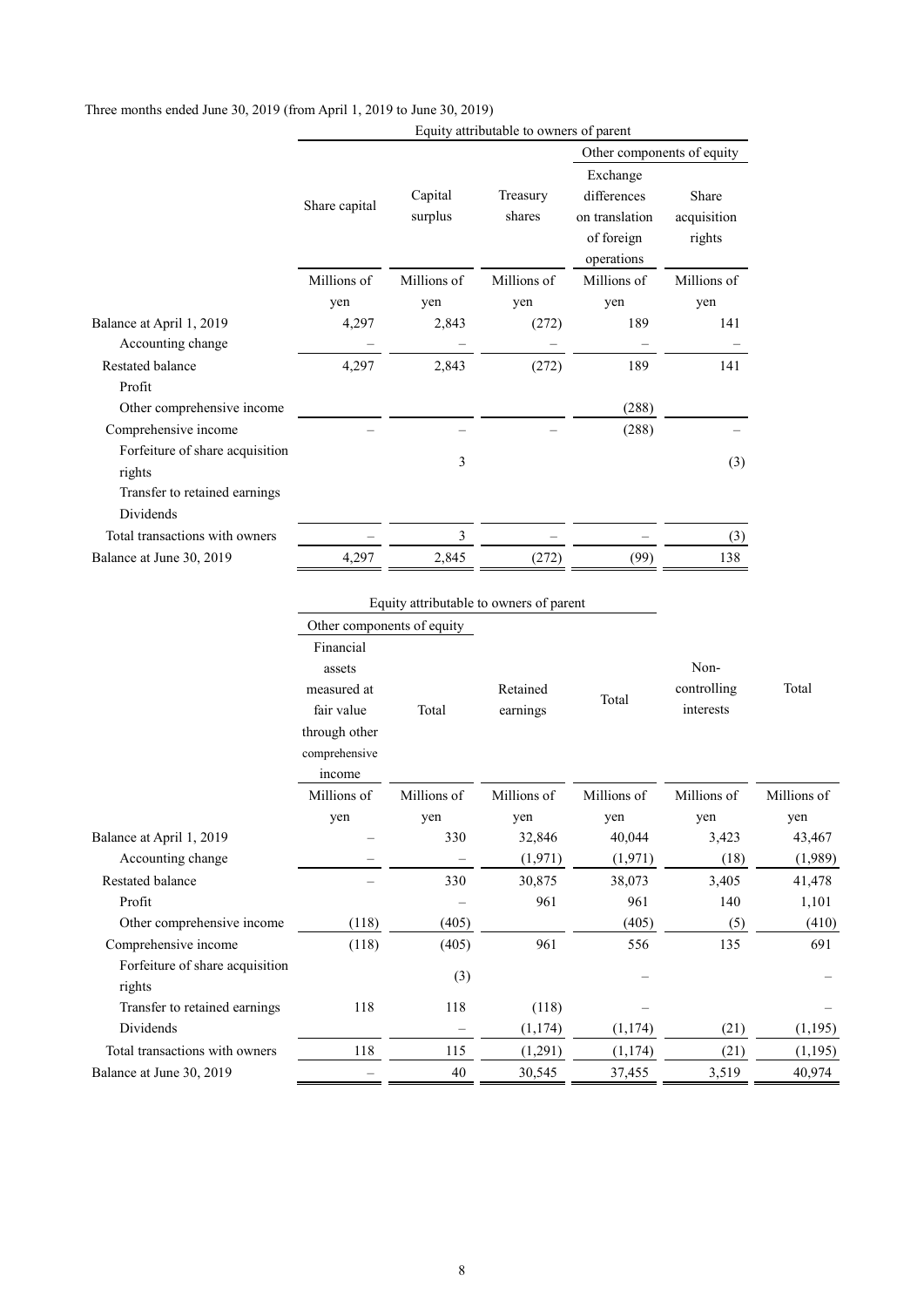# **Condensed quarterly consolidated statements of cash flows**

|                                                                            | Three months ended | Three months ended<br>June 30, 2019 |  |
|----------------------------------------------------------------------------|--------------------|-------------------------------------|--|
|                                                                            | June 30, 2018      |                                     |  |
|                                                                            | Millions of yen    | Millions of yen                     |  |
| Cash flows from operating activities                                       |                    |                                     |  |
| Profit before tax                                                          | 1,325              | 1,624                               |  |
| Depreciation and amortization                                              | 1,343              | 2,007                               |  |
| Interest and dividend income                                               | (37)               | (42)                                |  |
| Interest expenses                                                          | 91                 | 176                                 |  |
| Foreign exchange loss (gain)                                               | 72                 | 89                                  |  |
| Share of loss (profit) of investments accounted for using<br>equity method | (48)               | (52)                                |  |
| Loss (gain) on sale of fixed assets                                        | (0)                | (44)                                |  |
| Loss on retirement of non-current assets                                   | 3                  | 6                                   |  |
| Decrease (increase) in trade receivables                                   | (766)              | (44)                                |  |
| Decrease (increase) in inventories                                         | 4,689              | 2,424                               |  |
| Increase (decrease) in trade payables                                      | (8, 464)           | (5,656)                             |  |
| increase (decrease) in Contract liabilities                                | (1,068)            | (1,324)                             |  |
| Increase (decrease) in accrued consumption taxes                           | 583                | (46)                                |  |
| Other                                                                      | 393                | (557)                               |  |
| Subtotal                                                                   | (1,884)            | (1,440)                             |  |
| Interest and dividends received                                            | 98                 | 96                                  |  |
| Interest paid                                                              | (93)               | (176)                               |  |
| Income taxes refund (paid)                                                 | (1, 425)           | (888)                               |  |
| Net cash provided by (used in) operating activities                        | (3,303)            | (2, 408)                            |  |
| Cash flows from investing activities                                       |                    |                                     |  |
| Payments into time deposits                                                | (10)               | (6)                                 |  |
| Proceeds from withdrawal of time deposits                                  | 76                 | $\mathbf{1}$                        |  |
| Purchase of property, plant and equipment                                  | (1,755)            | (1,641)                             |  |
| Proceeds from sale of property, plant and equipment                        | 343                | 418                                 |  |
| Purchase of intangible assets                                              | (17)               | (15)                                |  |
| Purchase of investment securities                                          |                    | (3)                                 |  |
| Proceeds from sale of investment securities                                | 3                  | 62                                  |  |
| Collection of loans receivable                                             | 25                 | 265                                 |  |
| Payments of leasehold deposits and guarantee deposits                      | (23)               | (23)                                |  |
| Proceeds from refund of leasehold deposits and                             | 29                 | 33                                  |  |
| guarantee deposits                                                         |                    |                                     |  |
| Other                                                                      | (0)                | (1)                                 |  |
| Net cash provided by (used in) investing activities                        | (1, 330)           | (909)                               |  |